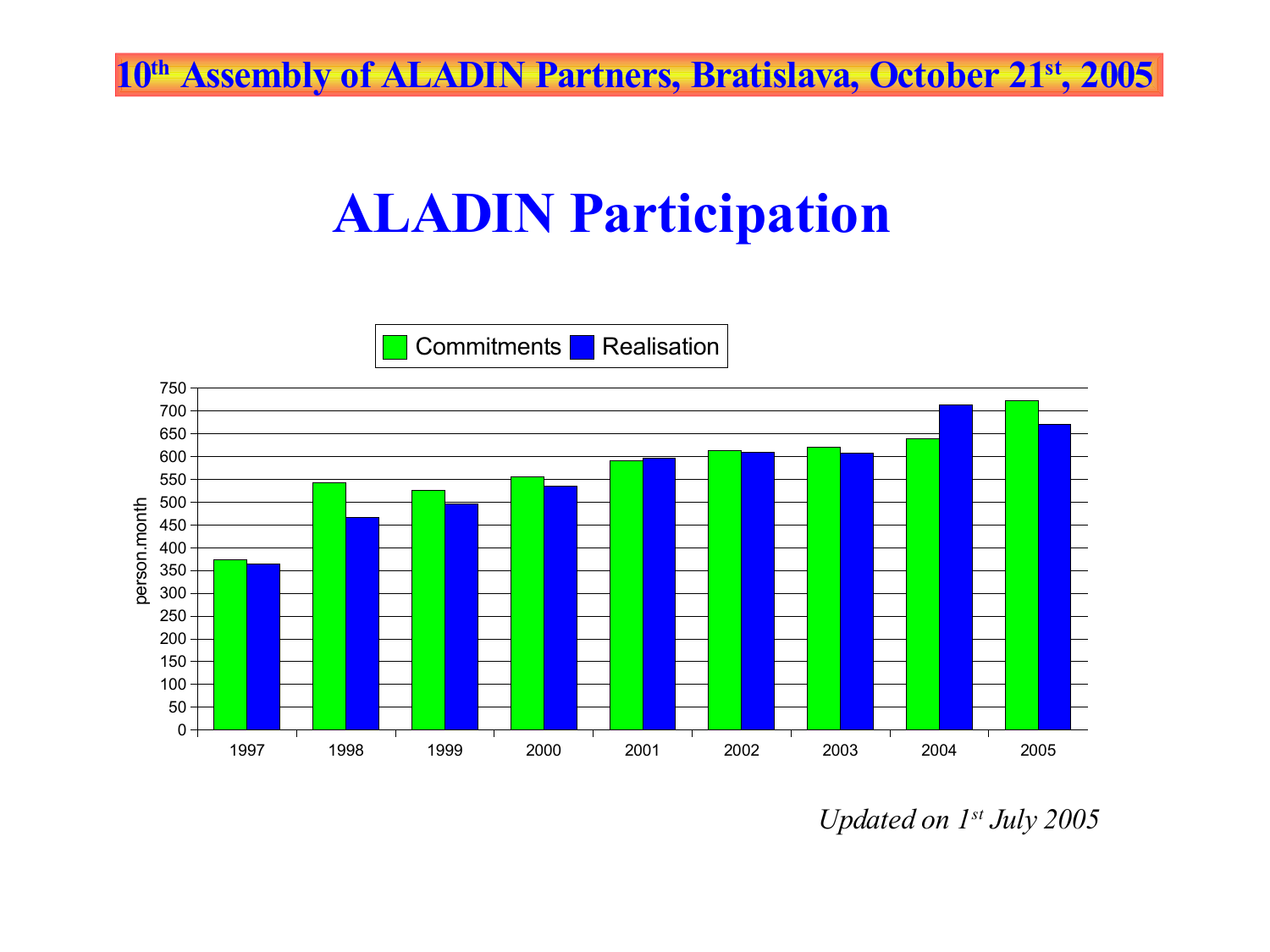**th Assembly of ALADIN Partners, Bratislava, October 21 st , 2005**

## **ALADIN Participation**

For the period 1997-2005

Commitment Realisation



*Updated on 1 st July 2005*